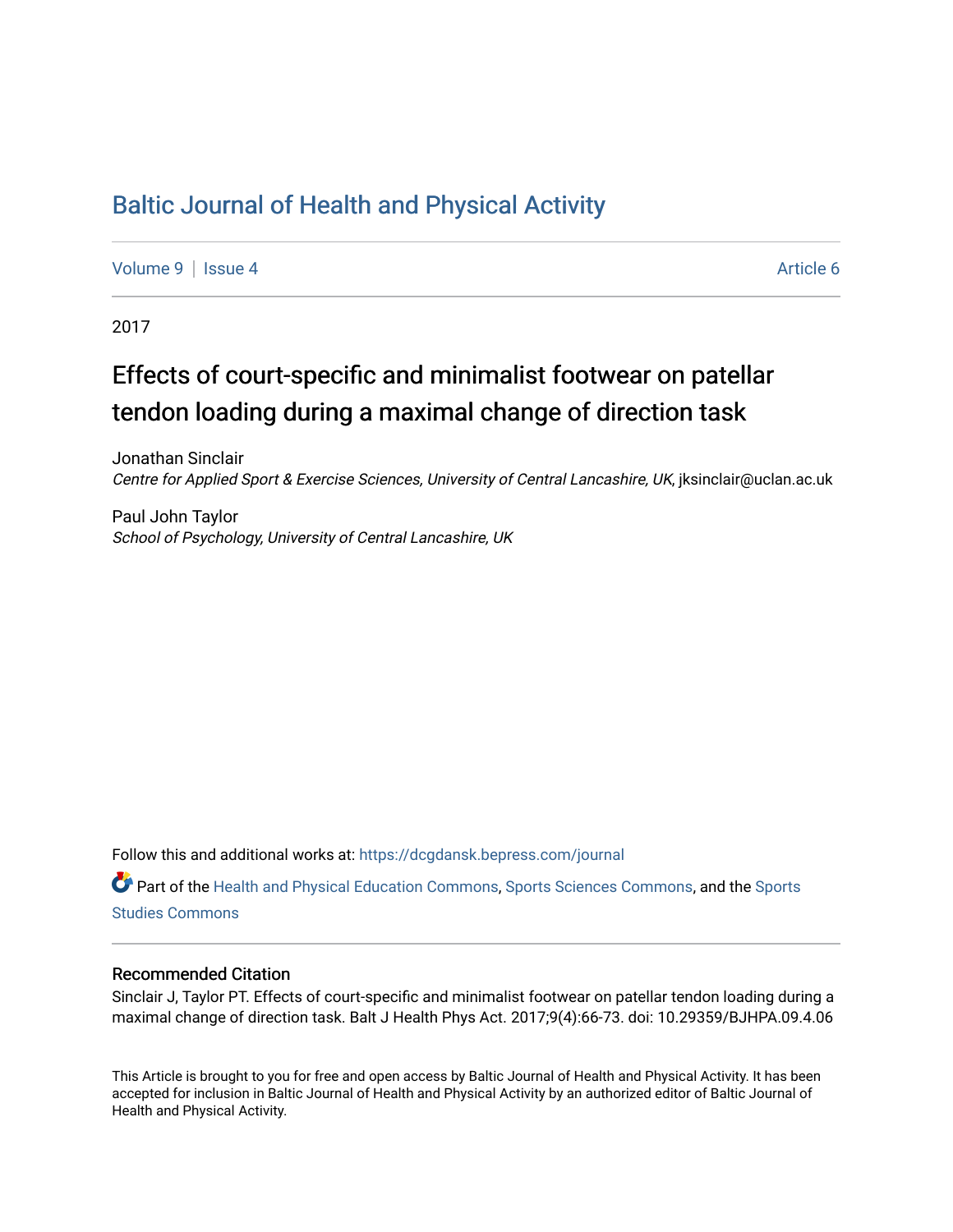**Authors' Contribution:**

- **A** Study Design **B** Data Collection
- **C** Statistical Analysis
- **D** Data Interpretation
- **E** Manuscript Preparation
- **F** Literature Search **G** Funds Collection

# **during a maximal change of direction task**

#### **Jonathan Sinclair1, Paul John Taylor2**

<sup>1</sup> Centre for Applied Sport & Exercise Sciences, University of Central Lancashire, UK

**Effects of court-specific and minimalist**

**footwear on patellar tendon loading** 

2 School of Psychology, University of Central Lancashire, UK

| abstract                |                                                                                                                                                                                                                                                                                                                                                                                                                                                                                                              |
|-------------------------|--------------------------------------------------------------------------------------------------------------------------------------------------------------------------------------------------------------------------------------------------------------------------------------------------------------------------------------------------------------------------------------------------------------------------------------------------------------------------------------------------------------|
| <b>Background</b>       | The aim of the current investigation was to examine the effects of court shoes, minimalist,<br>energy return and athletic footwear on the loads experienced by the patellar tendon during<br>a maximal change of direction task.                                                                                                                                                                                                                                                                             |
| <b>Material/Methods</b> | Ten male participants performed maximal change of direction movements in court shoes,<br>minimalist, energy return and athletic footwear. Lower limb kinematics were collected<br>using an 8-camera motion capture system; ground reaction forces were quantified using<br>an embedded force platform. Patellar tendon kinetics were examined via a musculoskeletal<br>modelling approach, and the frictional properties of the footwear were examined using<br>ground reaction force information.           |
| <b>Results</b>          | The results showed that the rate at which the tendon was loaded was significantly<br>larger in minimalist footwear (62.54BW/s) in relation to court (30.41BW/s), energy return<br>(47.17BW/s) and athletic footwear (37.40BW/s). In addition, the coefficient of friction and<br>rotational friction moment were found to be significantly lower in minimalist footwear<br>(0.53 & 15.63Nm) in relation to court (0.57 & 25.04Nm), energy return (0.60 & 18.84Nm)<br>and athletic footwear (0.62 & 19.74Nm). |
| <b>Conclusions</b>      | Therefore, the findings from the current investigation indicate that minimalist footwear<br>may place athletes who undertake court-based activities at increased risk from patellar<br>tendinopathy.                                                                                                                                                                                                                                                                                                         |
| Key words               | footwear, court sports, patellar tendon, change of direction                                                                                                                                                                                                                                                                                                                                                                                                                                                 |
| .                       |                                                                                                                                                                                                                                                                                                                                                                                                                                                                                                              |

#### **article details**

| <b>Article statistics</b>    | Word count: 2,552; Tables: 2; Figures: 0; References: 26                                                                                                                                                                                                                                                                                                                                                                                                                                                                                                                                                                                                                                                                                                                                                                                                      |
|------------------------------|---------------------------------------------------------------------------------------------------------------------------------------------------------------------------------------------------------------------------------------------------------------------------------------------------------------------------------------------------------------------------------------------------------------------------------------------------------------------------------------------------------------------------------------------------------------------------------------------------------------------------------------------------------------------------------------------------------------------------------------------------------------------------------------------------------------------------------------------------------------|
|                              | Received: October 2016; Accepted: October 2017; Published: December 2017                                                                                                                                                                                                                                                                                                                                                                                                                                                                                                                                                                                                                                                                                                                                                                                      |
| <b>Full-text PDF:</b>        | http://www.balticsportscience.com                                                                                                                                                                                                                                                                                                                                                                                                                                                                                                                                                                                                                                                                                                                                                                                                                             |
| Copyright                    | © Gdansk University of Physical Education and Sport, Poland                                                                                                                                                                                                                                                                                                                                                                                                                                                                                                                                                                                                                                                                                                                                                                                                   |
| Indexation:                  | Celdes, Clarivate Analytics Emerging Sources Citation Index (ESCI), CNKI Scholar (China National Knowledge<br>Infrastructure), CNPIEC, De Gruyter - IBR (International Bibliography of Reviews of Scholarly Literature in<br>the Humanities and Social Sciences), De Gruyter - IBZ (International Bibliography of Periodical Literature in<br>the Humanities and Social Sciences), DOAJ, EBSCO - Central & Eastern European Academic Source, EBSCO -<br>SPORTDiscus, EBSCO Discovery Service, Google Scholar, Index Copernicus, J-Gate, Naviga (Softweco, Primo<br>Central (ExLibris), ProQuest - Family Health, ProQuest - Health & Medical Complete, ProQuest - Illustrata: Health<br>Sciences, ProQuest - Nursing & Allied Health Source, Summon (Serials Solutions/ProQuest, TDOne (TDNet),<br>Ulrich's Periodicals Directory/ulrichsweb, WorldCat (OCLC) |
| <b>Funding:</b>              | This research received no specific grant from any funding agency in the public, commercial, or not-for-profit<br>sectors.                                                                                                                                                                                                                                                                                                                                                                                                                                                                                                                                                                                                                                                                                                                                     |
| <b>Conflict of interest:</b> | Authors have declared that no competing interest exists.                                                                                                                                                                                                                                                                                                                                                                                                                                                                                                                                                                                                                                                                                                                                                                                                      |
| <b>Corresponding author:</b> | Dr. Jonathan Sinclair, Centre for Applied Sport Exercise and Nutritional Sciences, School of Sport and Wellbeing,<br>College of Health and Wellbeing, University of Central Lancashire; Preston, Lancashire, PR1 2HE;<br>e-mail: jksinclair@uclan.ac.uk                                                                                                                                                                                                                                                                                                                                                                                                                                                                                                                                                                                                       |
| <b>Open Access License:</b>  | This is an open access article distributed under the terms of the Creative Commons Attribution-Non-commercial<br>4.0 International (http://creativecommons.org/licenses/by-nc/4.0/), which permits use, distribution, and<br>reproduction in any medium, provided the original work is properly cited, the use is non-commercial and is<br>otherwise in compliance with the license.                                                                                                                                                                                                                                                                                                                                                                                                                                                                          |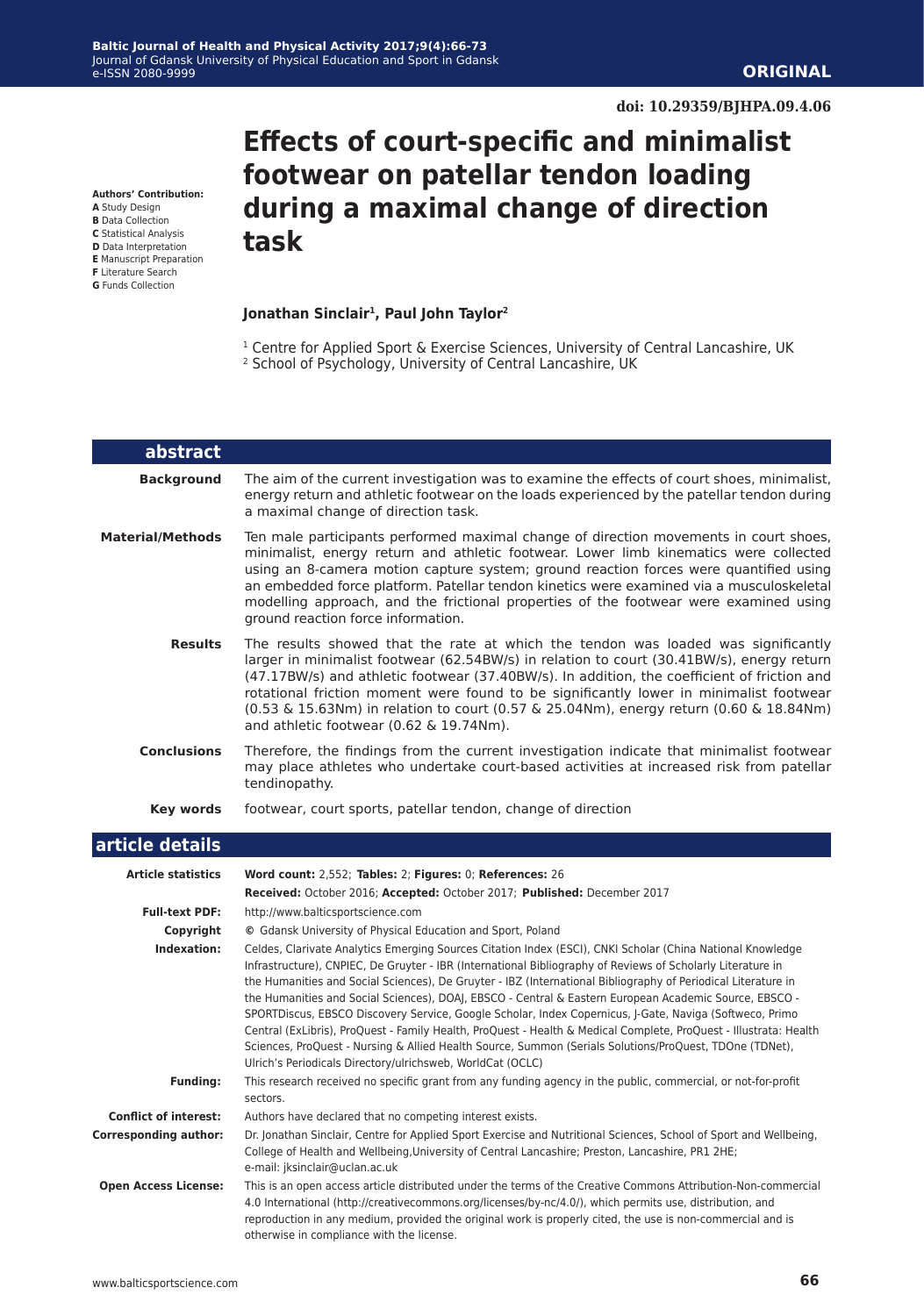# **introduction**

A substantial body of literature has examined the mechanics of linear running in different athletic groups. However, linear running is not an ecologically valid movement in many sports, in particular those undertaken during courtbased activities [1]. Court-based sports activities require the execution of a range of different movements which include running, jumping, and rapid changes of direction [2]. The capacity to change direction quickly is essential for effective performance in multidirectional court sports, allowing athletes to gain positional advantage on the court [3].

Previously published work evaluating changes of direction activities is limited. Nevertheless, it has been noted that change of direction tasks places high stresses upon the lower extremity [4], meaning that the potential for injury is high. Patellar tendinopathy is an extremely common pathology in athletic populations accounting for as many as 25% of soft tissue injuries [5]. Patellar tendinopathy is characterized by pain confined to the inferior aspect of the patella in ballistic activities that store and release energy in the tendon itself [6]. Microtrauma occurs when the tendon is subjected to extreme forces without sufficient rest [7], leading to degradation and disorganization of the collagen fibers [8]. Patellar tendinopathy is extremely common in court sports which require numerous decelerations that mediate repetitive loading of the patellar tendon [5]. Patellar tendinopathy is debilitating and results in sustained absence and potentially permanent cessation of athletic activities [9].

The objective of sports footwear for court-based activities is to enhance performance and reduce the likelihood of injury [10]. Sports footwear with mechanical characteristics has been advocated as a mechanism by which the injury risk can be controlled during court sports [11]. The attenuation of impact shock and the enhancement of lateral stability are considered as two important footwear characteristics that are required by those involved in court sports [12]. Athletes who take part in court-based sports typically wear either court-specific or traditional athletic footwear. Court footwear is designed in order to promote lateral stability and also to enhance shock attenuation, whereas athletic footwear can vary considerably and may include cushioned running shoes, minimalist footwear associated with minimal midsole cushioning/ negligible heel to toe drop, and energy return footwear designed to reduce the amount of energy loss associated with each foot contact.

The rapid decelerations that are required during court sports means that friction between the sole of the shoe and the surface is important to prevent slippage [13]. In addition to the promotion of lateral stability and attenuation of shock which are mediated by the upper and midsole of the shoe, court footwear must also promote traction which is generated by the outsole [14]. The frictional characteristics of sports footwear are examined using both the translational coefficient of friction and rotational friction moment [15]. In court sports the traction provided by footwear can influence both the injury risk and performance [13, 16]. Excessive friction can lead to injury caused by overloading of the soft tissues in the lower extremities [17], whereas insufficient friction can lead to undesirable levels of movement of the shoe relative to the surface, which causes decrements in performance [15]. Translational friction coefficients between 0.5–0.8 [18, 19, 20] have been advocated within biomechanical literature, but there are currently no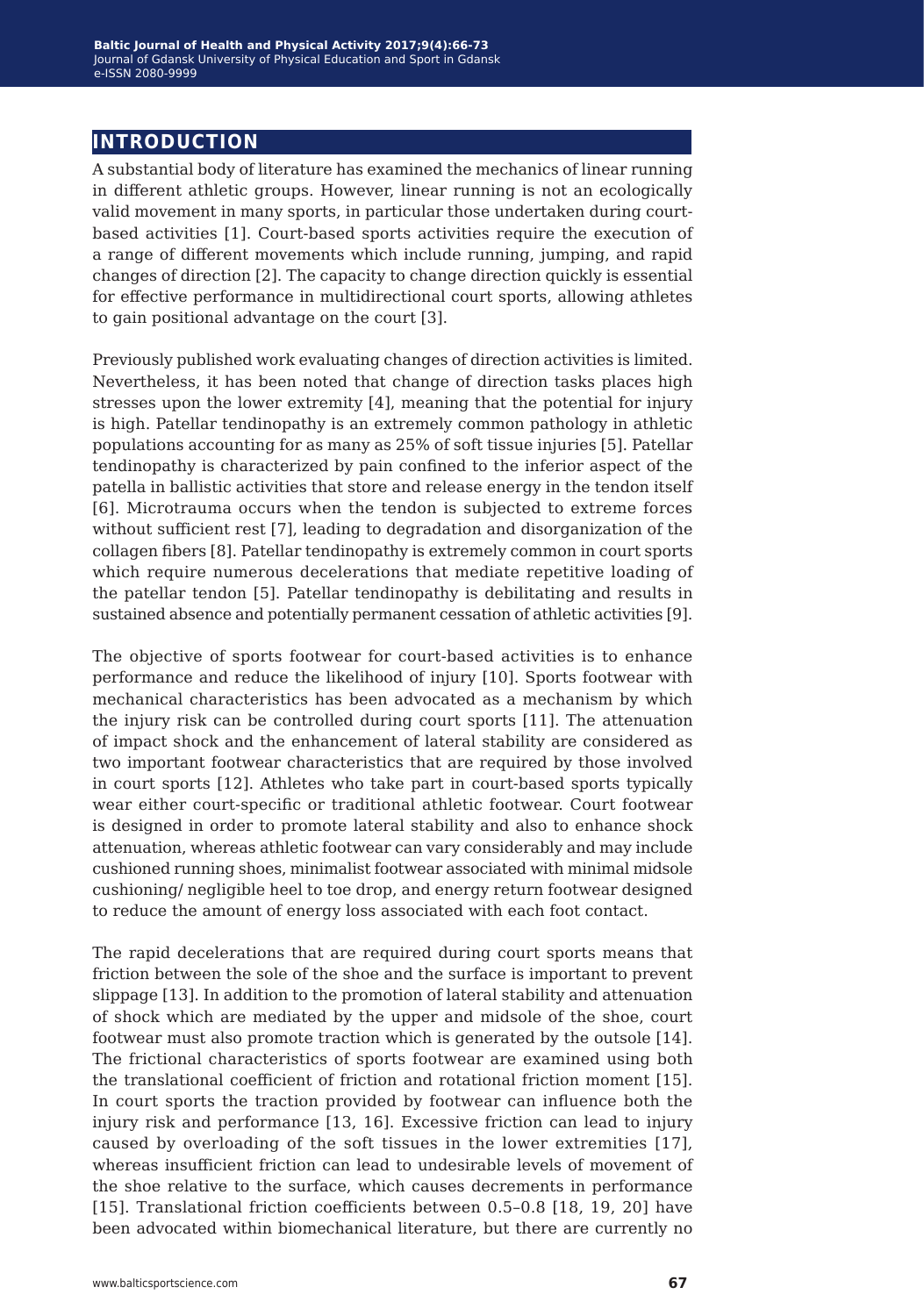published investigations which have examined the effects of different footwear on frictional characteristics during court specific movements. There is currently no published information relating to the effects of different footwear on loads experienced by the patellar tendon during change of direction movements.

Therefore, the aim of the current investigation was to examine the effects of court shoes, minimalist, energy return and athletic footwear on the loads experienced by the patellar tendon during the maximal change of direction task. Research of this nature may provide important new information to athletes regarding the selection of appropriate footwear for the prevention of injury during court-based activities.

# **material and methods**

#### **participants**

Ten male participants volunteered to take part in this study. The mean characteristics of the participants were: age  $24.32 \pm 3.14$  years, height 177.65  $\pm 4.60$  cm and body mass 74.27  $\pm 6.88$  kg. All were free from lower extremity pathology at the time of data collection and provided written informed consent in accordance with the declaration of Helsinki. The procedure was approved by the University ethics committee.

#### **procedure**

Participants were instructed to perform maximal shuttle run cutting manoeuvres whilst striking an embedded force platform (Kistler, Kistler Instruments Ltd., Alton, Hampshire; length, width, height =  $0.6 \times 0.4 \times 0$  m) with their right (dominant) foot. The force platform sampled at 1000 Hz. Participants commenced their trials from 6 m away from the force platform, which was delineated using a masking tape. This distance was selected as being approximately half the width of a tennis court and the full width of a squash court which was deemed to be typical of the distances that court players may be expected to run and then change direction. The stance phase of was delineated as the duration over which > 20 N of vertical force was applied to the force platform [21]. Five successful trials were obtained in each footwear condition. A successful trial was defined as one in which the foot made full contact with the force platform and there was no evidence of gait modifications due to the experimental conditions. The order in which participants performed in each footwear condition was counterbalanced.

Kinematics and ground reaction force information were synchronously collected. Kinematic data were captured at 250 Hz via an eight camera motion analysis system (Qualisys Medical AB, Goteburg, Sweden). Lower extremity segments were modelled in 6 degrees of freedom using the calibrated anatomical systems technique [22]. To define the segment co-ordinate axes of the right foot, shank and thigh, retroreflective markers were placed unilaterally onto the 1st metatarsal, 5th metatarsal, calcaneus, medial and lateral malleoli, medial and lateral epicondyles of the femur. To define the pelvis segment, further markers were positioned onto the anterior (ASIS) and posterior (PSIS) superior iliac spines. Carbon fibre tracking clusters were positioned onto the shank and thigh segments. The foot was tracked using the 1st metatarsal, 5th metatarsal and calcaneus markers and the pelvis using the ASIS and PSIS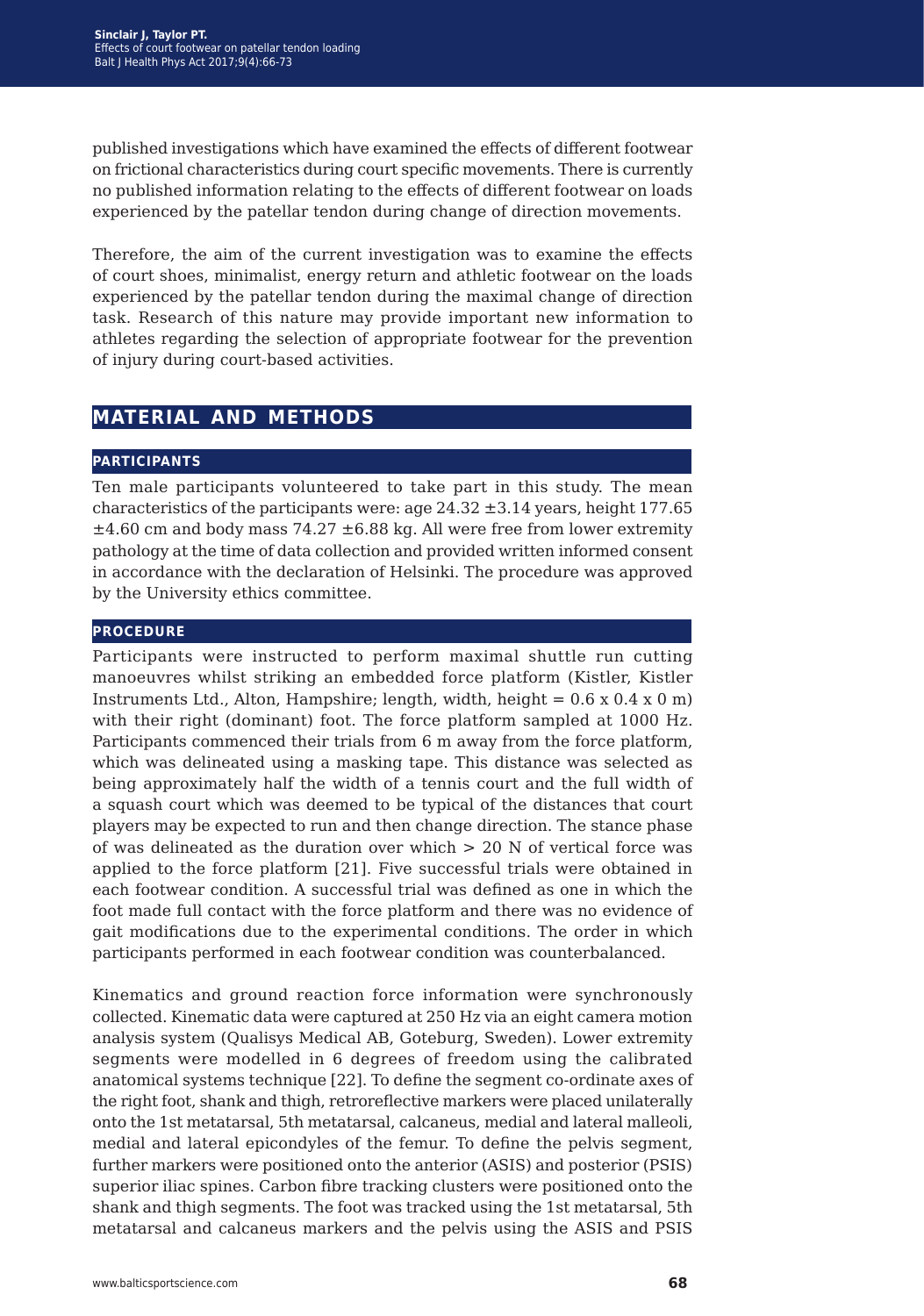markers. The centres of the ankle and knee joints were delineated as the mid-point between the malleoli and femoral epicondyle markers, whereas the hip joint centre was obtained using the positions of the ASIS markers. Static calibration trials (not normalized to static trial posture) were obtained in each footwear allowing for the anatomical markers to be referenced in relation to the tracking markers/clusters. The Z (transverse) axis was oriented vertically from the distal segment end to the proximal segment end. The Y (coronal) axis was oriented in the segment from posterior to anterior. Finally, the X (sagittal) axis orientation was determined using the right hand rule and was oriented from medial to lateral.

#### **experimental footwear**

The footwear used during this study consisted of athletic footwear (New Balance 1260 v2), minimalist (Vibram five-fingers, ELX), court shoes (Hi-Tec Indoor Lite), and energy return footwear (Adidas energy boost) (shoe size 8–10 in UK men's sizes).

#### **processing**

Ground reaction force and marker trajectories were filtered at 50 and 15 Hz using a low pass Butterworth 4th order zero-lag filter and analysed using Visual 3D (C-Motion, Germantown, MD, USA). Kinematics of the knee were quantified using an XYZ cardan sequence of rotations (where  $X =$  medial-lateral;  $Y =$ anterior-posterior and  $Z =$  vertical axes). Knee kinetic and kinematic curves were normalized to 100% of the stance phase. Joint moments were computed using Newton-Euler inverse-dynamics.

To estimate patellar tendon kinetics a predictive algorithm was utilized [23]. The patellar tendon load was determined by dividing the knee extensor moment by the estimated patellar tendon moment arm. The moment arm was quantified as a function of the sagittal plane knee angle by fitting a  $2<sup>nd</sup>$ -order polynomial curve to the data provided by Janssen et al. [24] showing patellar tendon moment arms at different knee flexion angles. The patellar tendon load was normalized by dividing it by each participant's body weight (BW).

Patellar tendon load = knee extensor moment / patellar tendon moment arm

Patellar tendon load rate (BW/s) was calculated as a function of the change in the patellar tendon load from initial contact to peak force divided by the time to peak force.

In addition, the translation coefficient of friction (*μ*) of each footwear was determined from theratioofhorizontalandverticalforcecomponentsduringtheinitialperiod of shoe motion. The peak free moment of the ground reaction force was to describe the rotational friction characteristics of the footwear.

#### **statistical analyses**

Means, standard deviations and 95% confidence intervals were calculated for each outcome measure for all footwear conditions. Differences in the patellar tendon load parameters between footwear were examined using oneway repeated measures ANOVAs. Effect sizes were calculated using partial eta<sup>2</sup> (pη<sup>2</sup>). Post-hoc pairwise comparisons were conducted on all significant main effects. The data was screened for normality using a Shapiro-Wilk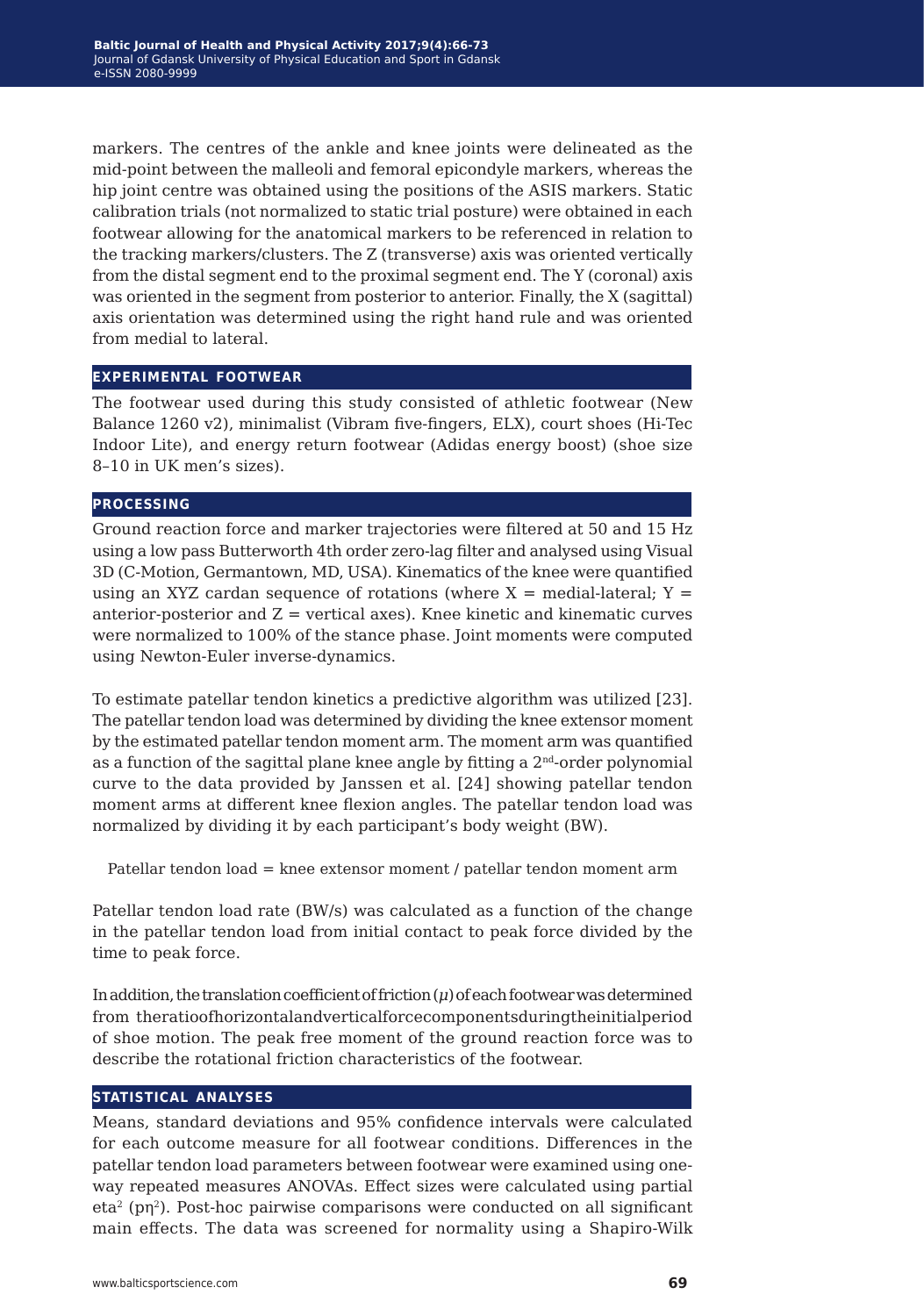which confirmed that the normality assumption was met. Finally, Pearson's correlation coefficients were utilized to test for linear associations between patellar tendon loading parameters and frictional characteristics. An alpha level of  $P \le 0.05$  was used at the criterion for statistical significance [25], and statistical calculations were conducted using SPSS v22.0 (SPSS Inc., Chicago, USA).

## **results**

Tables 1–2 present the patellar tendon and frictional parameters that were obtained as a function of the different footwear conditions examined as part of this research.

Table 1. Patellar tendon loading parameters (Mean, SD & 95% CI) as a function of footwear

#### **patellar tendon loading**

|                                                                                                                   | Energy return |      |               | Minimalist |        |               | Court |      |               | Athletic |      |               |
|-------------------------------------------------------------------------------------------------------------------|---------------|------|---------------|------------|--------|---------------|-------|------|---------------|----------|------|---------------|
|                                                                                                                   | Mean SD       |      | 95% CI        | Mean SD    |        | 95% CI        | Mean  | - SD | 95% CI        | Mean SD  |      | 95% CI        |
| Peak force (BW) 6.86                                                                                              |               | 2.54 | 5.05–8.67     | 7.04       | - 3.34 | 4.65-9.42     | 7.69  | 3.85 | 4.94-10.45    | 7.84     | 3.09 | 5.63-10.05    |
| Time to peak<br>force $(s)$                                                                                       | 0.23          | 0.07 | $0.17 - 0.28$ | 0.18       | 0.08   | $0.12 - 0.23$ | 0.26  | 0.06 | $0.22 - 0.30$ | 0.23     | 0.05 | $0.19 - 0.26$ |
| Load rate (BW/s) 47.17 33.98 22.87-71.48 62.54 53.26 24.43-100.64 30.41 12.30 21.61-39.21 37.40 11.52 29.16-45.64 |               |      |               |            |        |               |       |      |               |          |      |               |
| Impulse $(BW\cdot s)$                                                                                             | 1.74          | 0.76 | 1.20–2.28     | 1.88       | 1.23   | 1.00-2.76     | 1.90  | 1.15 | 1.08-2.73     | 1.95     | 0.79 | 1.39-2.52     |

The results show that a significant main effect (P < 0.05,  $p\eta^2 = 0.34$ ) was evident for peak patellar tendon load. Post-hoc pairwise comparisons showed that peak patellar tendon load was significantly greater in the athletic footwear in relation to the energy return and minimalist conditions.

In addition, a significant main effect ( $P < 0.05$ ,  $p\eta^2 = 0.48$ ) was also noted for the time to peak patellar tendon load. The results showed that the time to peak tendon load was significantly shorter in the minimalist footwear in relation to the energy return, athletic and court footwear. In addition, it was also shown that the time to peak tendon load was significantly shorter in the energy return and athletic footwear in relation to the court footwear condition.

Finally, a significant main effect (P < 0.05,  $p\eta^2 = 0.27$ ) was also noted for patellar tendon load rate. The results showed that the patellar tendon load rate was significantly greater in the minimalist footwear in relation to the athletic and court footwear. In addition, it was also shown that the patellar tendon load rate was significantly greater in the court and athletic footwear in relation to the energy return condition.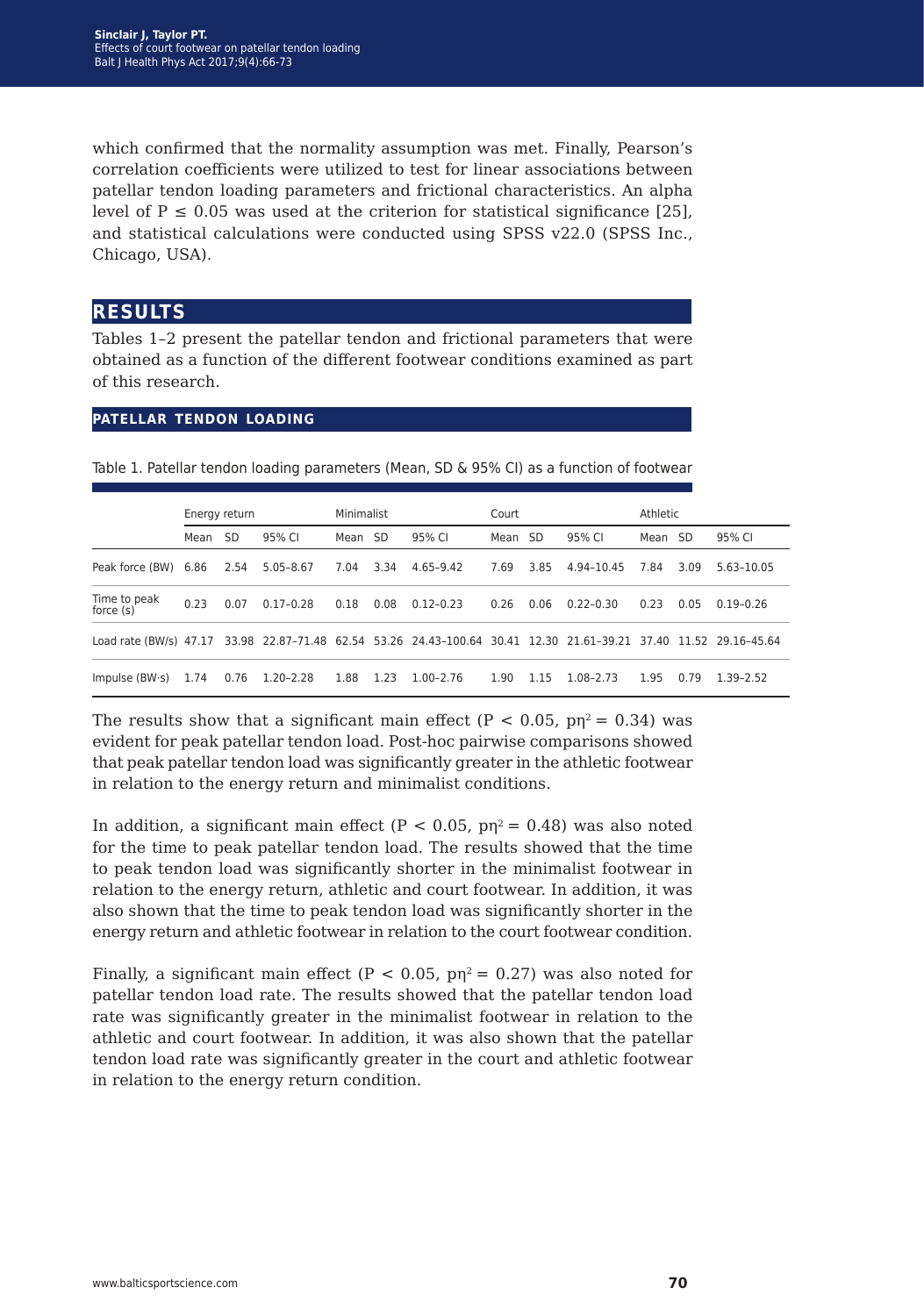### **frictional characteristics**

|                                           | Energy return |    |                                                                                       | Minimalist |  |                      | Court |      |                      | Athletic |    |                          |
|-------------------------------------------|---------------|----|---------------------------------------------------------------------------------------|------------|--|----------------------|-------|------|----------------------|----------|----|--------------------------|
|                                           | Mean          | SD | 95% CI                                                                                | Mean SD    |  | 95% CI               | Mean  | - SD | 95% CI               | Mean     | SD | 95% CI                   |
| Coefficient of<br>friction                | 0.60          |    | $0.07$ $0.55 - 0.65$                                                                  | 0.53       |  | $0.06$ $0.48 - 0.57$ | 0.57  |      | $0.08$ $0.52 - 0.63$ | 0.62     |    | $0.10 \quad 0.55 - 0.69$ |
| <b>Rotational friction</b><br>moment (Nm) | 18.84         |    | 5.10 15.20-22.49 15.63 4.01 12.76-18.49 25.04 6.43 20.44-29.63 19.74 5.87 15.94-23.94 |            |  |                      |       |      |                      |          |    |                          |

Table 2. Frictional parameters (Mean, SD & 95% CI) as a function of footwear

The results show that a significant main effect ( $P < 0.05$ ,  $p_n^2 = 0.62$ ) was evident for the coefficient of friction. Post-hoc pairwise comparisons showed that the coefficient of friction was significantly reduced in the minimalist in relation to the energy return, athletic and court footwear.

In addition a significant main effect ( $P < 0.05$ ,  $p\eta^2 = 0.56$ ) was also noted for the peak rotational friction moment. Post-hoc pairwise comparisons showed that the rotational friction moment was significantly reduced in the minimalist in relation to the energy return, athletic and court footwear.

#### **correlational analysis**

No significant ( $P > 0.05$ ) correlations were observed between patellar tendon loading parameters and frictional characteristics.

# **discussion**

The aim of the current investigation was to examine the effects of court shoes, minimalist, energy return and athletic footwear on the loads experienced by the patellar tendon during a maximal change of direction task. To the Authors' knowledge this represents the first investigation to comparatively examine the effects of different footwear on patellar tendon loads during court specific motions, and research of this nature may provide important new information to athletes regarding the selection of appropriate footwear for the prevention of injury during court-based activities.

The first key finding from the current investigation is that peak patellar tendon loading was significantly reduced in the energy return and minimalist footwear conditions. However, when considering the rate at which the tendon was loaded, the minimalist footwear performed worst in relation to the athletic and court specific conditions. As stated previously, the aetiology of patellar tendinopathy in athletic populations relates to the storage and release of energy by the tendon during ballistic movements [6]. Therefore given the increased rate at which the tendon was loaded in the minimalist footwear condition, this observation may have clinical significance. It appears based on the findings from the current investigation that minimalist footwear may place those who engage in court-based activities at increased risk from patellar tendinopathy.

In addition, it was shown that minimalist footwear was associated with the lowest values for the coefficient of friction and the rotational friction moment. A likely explanation for this observation is available traction based on the tread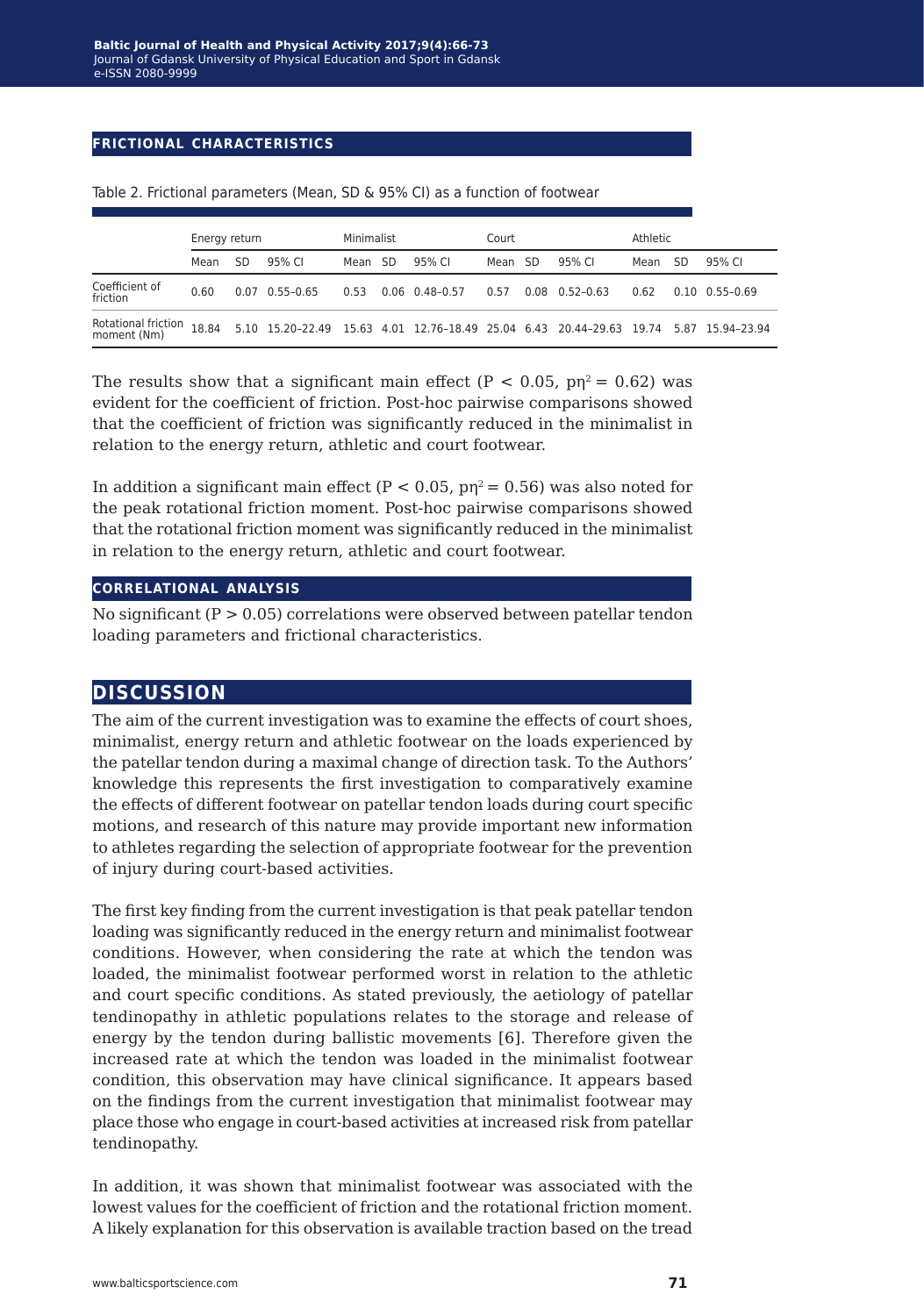patterns of each shoe which are dissimilar between the footwear examined as part of the current study. The tread pattern and the extent of the surface area in contact with the surface have been shown to influence frictional characteristics at the shoe-surface interface [19]. The minimalist footwear features a contoured outsole with a negligible tread pattern this is in contrast to the athletic, energy return and court footwear which have a flatter outsole with significant (although distinct) tread patterns. It is proposed that this is the mechanism responsible for the reduction in frictional properties noted in the minimalist footwear condition. However, it is likely that performing court-based activities in minimalist footwear may impede performance due to inadequate traction in the maximal change of direction tasks [19]. Importantly, the current investigation also showed that there were no significant linear associations between indices of patellar tendon loading and frictional parameters for any of the four footwear conditions examined in this investigation. Therefore, whilst previous investigations have indicated that frictional properties may be linked with the aetiology of soft tissue injuries [17], it appears that frictional characteristics and injury risk to the patellar tendon may not be linearly associated.

A potential limitation to the current investigation is that patellar tendon loading was quantified using a mathematical modelling approach. This was a requirement of the current investigation due to the invasive nature of obtaining in vivo measures of patellar tendon loading. Muscle driven simulations of the soft tissue loading parameters using inverse kinematic approaches have improved significantly in recent times and thus may become useful as are search tool for clinical analyses [26]. Musculoskeletal simulations still require a range of mechanical constraints in terms of the number of degrees of freedom, which may lead to incorrectly predicted musculoskeletal loading parameters. Nonetheless, musculoskeletal simulations remain relatively new and with further advancement to improve their precision, further developments in clinical research may be conceivable.

In conclusion, although the biomechanical effects of different footwear has been examined extensively, current knowledge regarding differences in patellar tendon kinetics when performing the change of direction tasks is limited. The current investigation thus adds to the current literature base by performing a comprehensive evaluation of patellar tendon loading parameters when performing a change of direction task in minimalist, athletic, energy return and court-specific footwear. Importantly, the current study showed that the rate of patellar tendon loading was greater in minimalist footwear compared to athletic and court footwear. Therefore, the findings from the current investigation indicate that minimalist footwear may place athletes who undertake court-based activities at increased risk from patellar tendinopathy.

## **references**

- [1] Spiteri T, Cochrane JL, Hart NH, Haff GG, Nimphius S. Effect of strength on plant foot kinetics and kinematics during a change of direction task. Eur J Sport Sci, 2013;13:646-652. doi: 10.1080/17461391.2013.774053
- [2] Hewit JK, Cronin JB, Hume PA. Kinematic factors affecting fast and slow straight and change-ofdirection acceleration times. J Strength Cond Res. 2013;27:69-75. doi: 10.1519/JSC.0b013e31824f202d
- [3] Baker DG, Newton RU. Comparison of lower body strength, power, acceleration, speed, agility, and sprint momentum to describe and compare playing rank among professional rugby league players. J Strength Cond Res. 2008;22:153-158. doi:10.1519/JSC.0b013e31815f9519